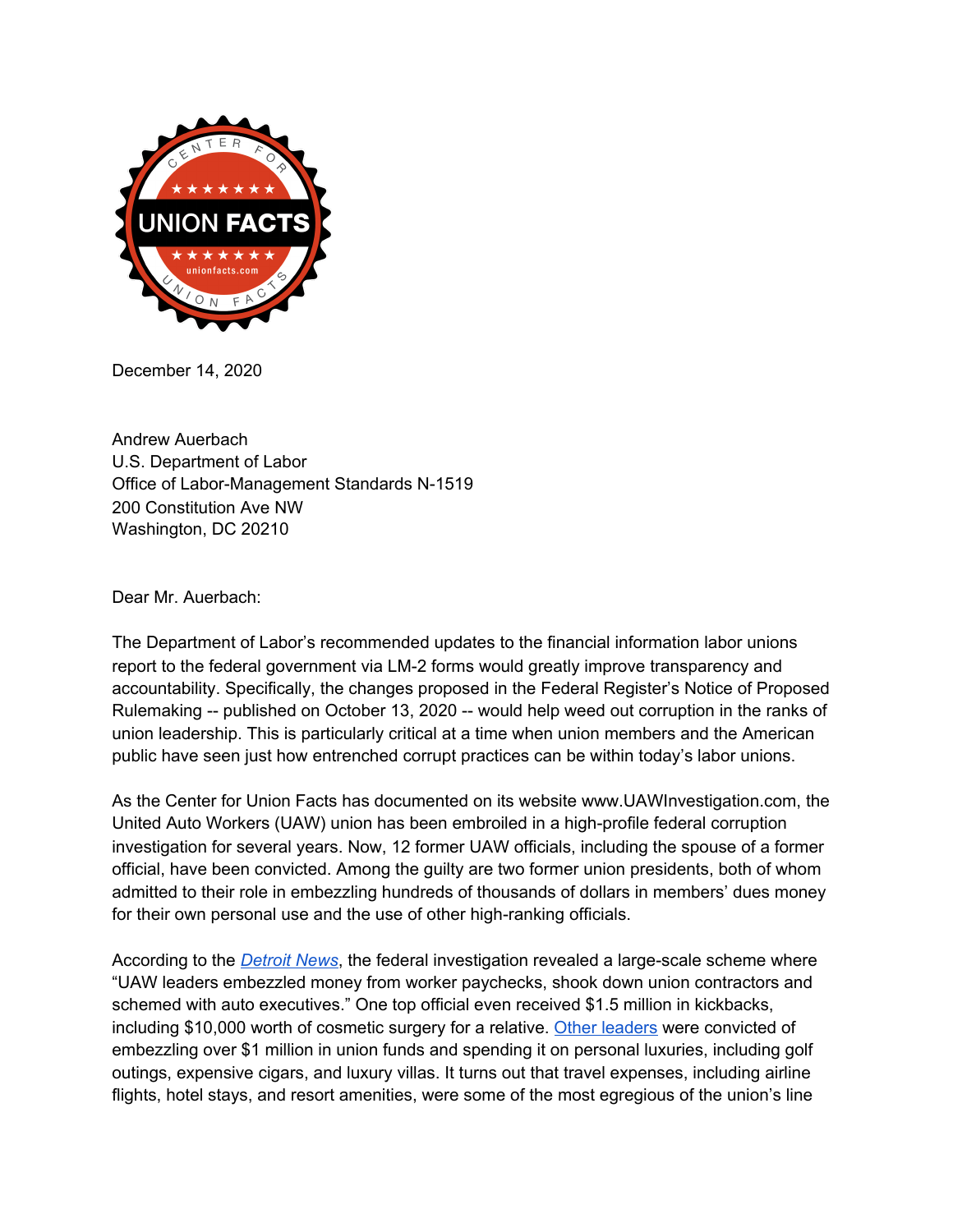## items.

Union members were also shocked to discover that, while UAW officials were under investigation for fraud and embezzlement, the union was busy constructing a 1,885-square-foot cabin for former president Dennis Williams (who has since been found guilty for his role in the scheme). The cabin was paid for using [interest](https://www.detroitnews.com/story/news/local/detroit-city/2018/11/01/uaw-uses-non-union-labor-construction-home-resort-spot/1811055002/) from the union's \$721 million strike fund, which is bankrolled by worker dues. Hypocritically, the cabin was even built with the help of [non-union](https://www.detroitnews.com/story/news/local/detroit-city/2018/11/01/uaw-uses-non-union-labor-construction-home-resort-spot/1811055002/) [labor](https://www.detroitnews.com/story/news/local/detroit-city/2018/11/01/uaw-uses-non-union-labor-construction-home-resort-spot/1811055002/) in an effort to save money.

While this scandal unfolded at the UAW, auto workers rightfully called into question the union's leadership. Members formed a Unite All Workers for Democracy movement that called for the direct election of union officials to ensure greater accountability. At a Volkswagen plant in Chattanooga, Tennessee, auto workers voted for the second time to reject the union's representation. Workers even expressed [support](https://www.detroitnews.com/story/business/autos/2020/08/27/ex-uaw-boss-ex-uaw-boss-williams-charged-in-racketeering-scand-williams-charged-racketeering-scandal/5642204002/) for the U.S. Justice Department's proposal of subjecting the UAW to "10 years of federal oversight to eliminate corruption within the union."

The UAW has since reached a settlement deal with the federal government that places the union under independent monitorship for six years. While this is a promising start, the fact remains that insufficient reporting standards enabled the union to defraud its own members in the first place. In fact, the Department of Labor has since [observed](https://www.natlawreview.com/article/dol-proposes-changes-to-financial-reporting-requirements-largest-and-most-prominent) that "much of the illegal conduct at issue in the UAW scandal was facilitated by or concealed through false and inadequate financial reporting by union officials."

As the *Wall Street [Journal](https://www.wsj.com/articles/big-labors-big-crooksbig-labors-big-crooks-11583450481?mod=opinion_lead_pos1)* editorial board has [pointed](https://www.wsj.com/articles/big-labors-big-crooksbig-labors-big-crooks-11583450481?mod=opinion_lead_pos1) out, the UAW is not the only union that's been marked by scandal: "Such corrupt labor practices are widespread. The Labor Department audits unions, and in 2016 nearly one in five such inspections led to a criminal case." Clearly, the current mechanisms by which union members and government oversight bodies gauge union fiscal health and spending do not go far enough.

That's why we applaud the Department of Labor's effort to bring more transparency to union finances. However, we believe that members of mid-level unions with receipts of \$250,000 to \$7,999,999 should have the same information as those in larger unions of \$8 million and above. Therefore, the rest of our comment regarding amendments to the current LM-2 should be applied to unions with receipts of \$250,000 and above, ensuring that members of mid-level unions have the same rights as those in larger ones.

The rule includes two proposed updates in particular that, if enacted, would help mitigate corruption schemes -- including the one that took place at the UAW -- within our country's labor unions.

As recommended, unions should be required to report "indirect disbursements for travel-related expenses when payment is made" directly or through a union credit card. As it is, union travel expenses paid for directly by the union are not disclosed on LM-2 forms. This means dues-paying union members have no insight into how labor leaders are spending those union